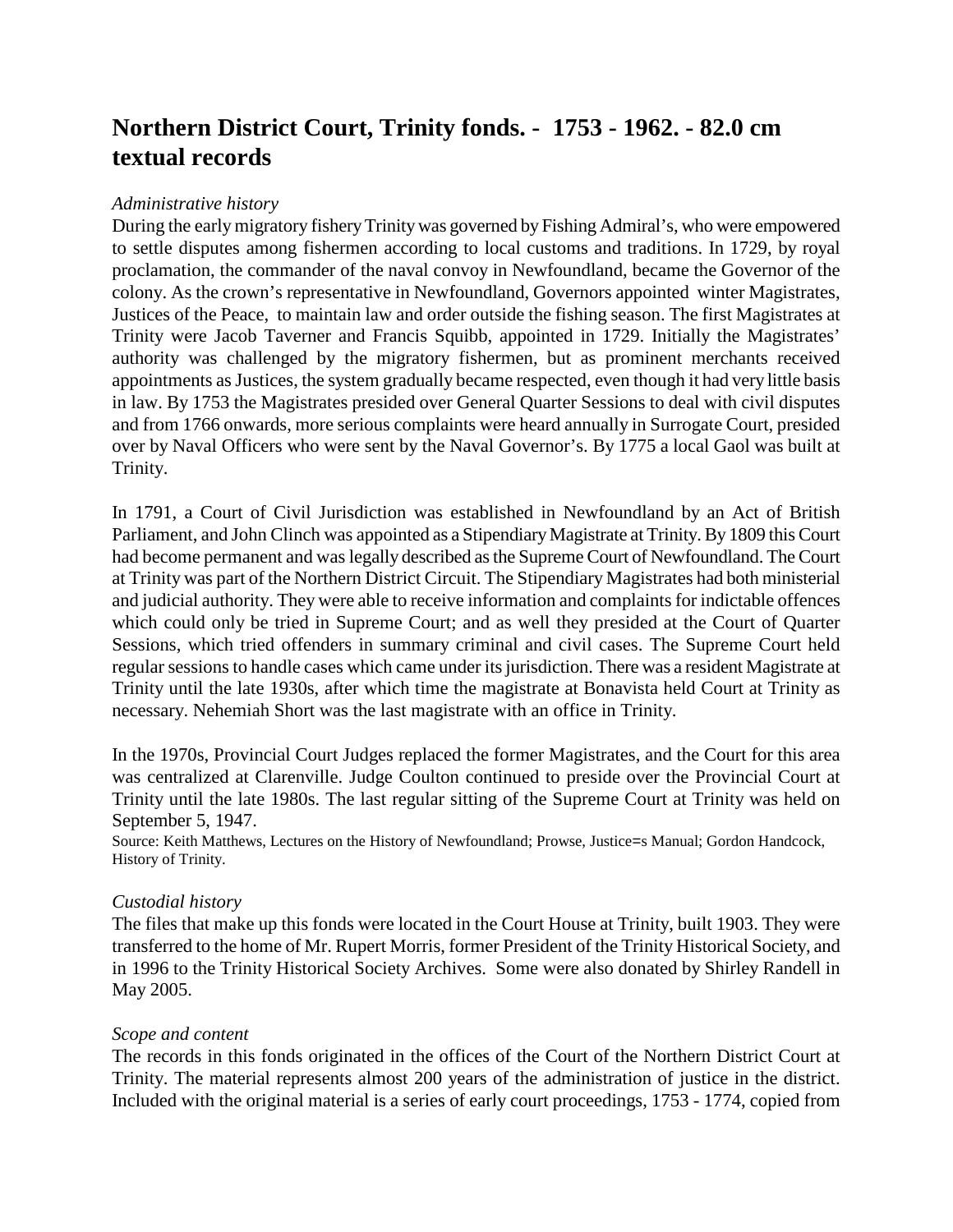the original records held at the Provincial Archives of Newfoundland and Labrador (PANL). The fonds includes records of the Trinity Magistrates' Office from 1830 - 1901; commissions and appointments of Justices of the Peace, 1837 - 1930; wills and land transfers, 1755 - 1924; appointment calendars for the magistrates office at Trinity, 1907 - 1931; Acts of Parliament and Orders in Council, 1833 - 1904; voters' lists for 1835, 1836, 1865 and 1962; commissioner of roads, 1833 - 1944; poor relief, 1833 - 1930; census records, 1911 - 1921 and land grants 1834 - 1932.

## *Notes*

Supplied title based on content.

The original records were transferred to the Trinity Historical Society Archives from the home of Mr. Rupert Morris in 1996. The photocopied material was collected and donated to the archives by Walter G. C. White, before 1976.

### **Series 1: Trinity District Court Records. - 1753 - 1774. - 6 cm**

From 1753 onwards, General Quarter Sessions were held at the Court to settle civil disputes. The sessions were presided over by the Justices, who during this period, included Thomas Warden, John Garrett Blake, Samuel Harris, and Benjamin Lester. From 1766 a Surrogate Court was held annually to handle more serious complaints. It was presided over by Naval Officers acting as deputies of the Naval Governor and included Richard Edwards, Richard Locke and John Cartwright.

The series consists of photocopies of records of the Court of the District of Trinity, 1753 - 1774, consisting of the judicial proceedings of the Justices of the Peace of the district of Trinity and of the deputy governors; also included are instructions for constables; warrants; complaints and adjudications. There is also a list of residents, 1753; vessel entrances and other information.

#### *Notes*

The records were copied from the original material held at the Provincial Archives of Newfoundland and Labrador by Walter G. C. White.

- 1.01 Records of the Court, 1753 1755
- 1.02 Records of the Court, 1756 1757
- 1.03 Records of the Court, 1758 1762
- 1.04 Records of the Court, 1766 1774
- 1.05 Instructions for Constables, warrants, complaints and adjudications, 1757 1758

Location: Court Records Box 1.

### **Series 2: Trinity District Magistrates' Office Records. - 1836 - 1901. - 21 cm**

This series contains the ministerial and judicial records of the office of the Stipendiary Magistrate at Trinity, from 1836 - 1901. The records include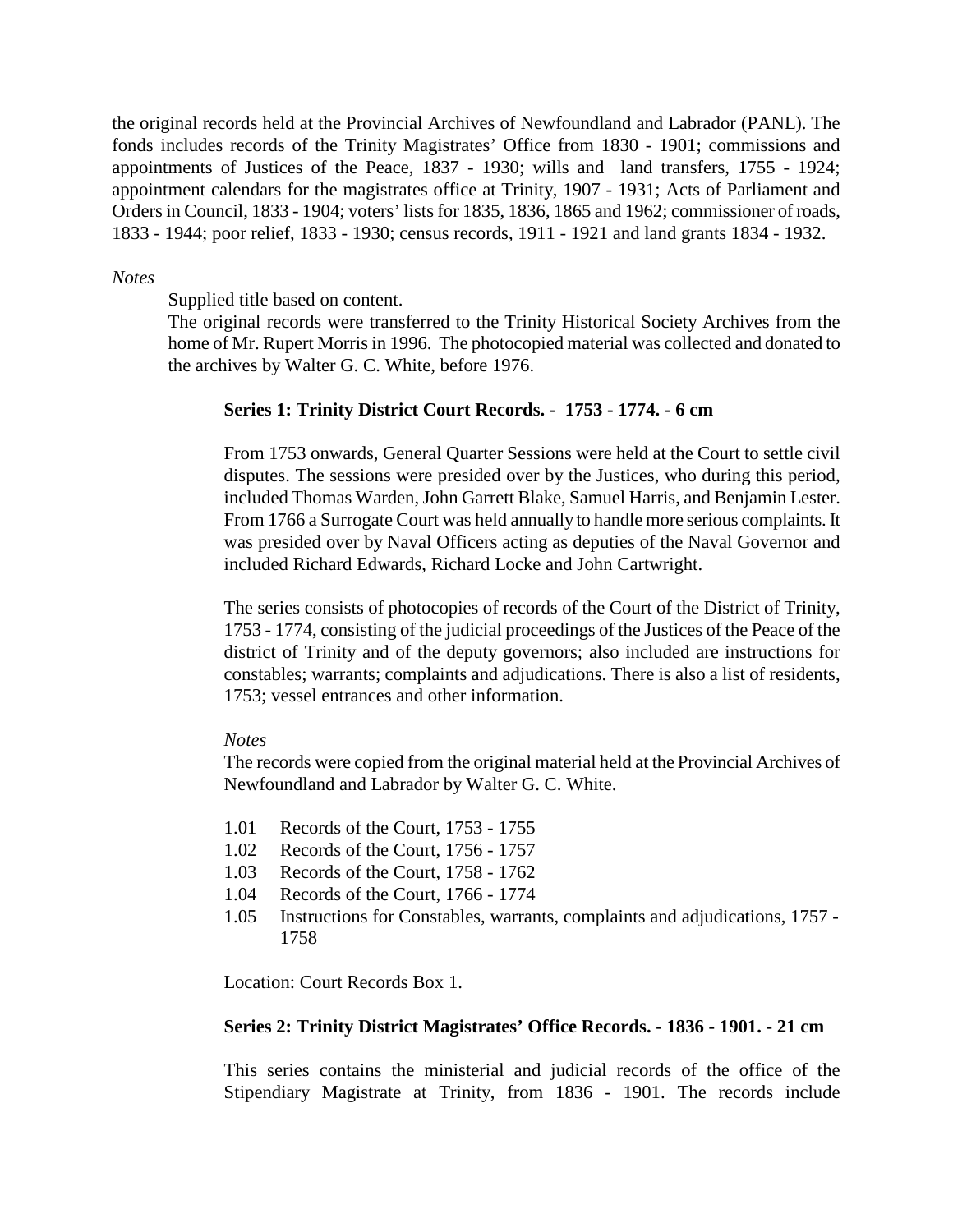correspondence, examinations, information and complaints, recognisance's, oaths of office, orders of execution to collect, sentences, summons, warrants, complaints, bonds, petitions and licence bonds respecting the sale of liquor.

#### *Notes*

The material has been arranged according to subject matter and filed in chronological order within each sub-series.

2.01 Orders of Execution to Collect - 1837, 1860, 1867, 1869, 1880

Orders given to Justices of the Peace by the Magistrate to collect any amount of money that was owed to the Crown.

2.02 Sentences - 1837 - 1838, 1859, 1880, 1883, 1887, 1898 - 1901

Sentences handed out to people for various crimes that were committed. These statements contain the name of the person, the crime that was committed and the fine or gaol sentence that was given by the Magistrate.

2.03 Warrants for Arrest - 1854, 1859, 1864 - 1866, 1901

Warrants to the Constables to arrest a person that is charged with a crime and to bring that person before a Magistrate to answer to the charges that have been laid against him or her.

- 2.04 Correspondence, 1833 1903, predominantly 1836 1866
- 2.05 Summons, 1837, 1859, 1866, 1867, 1869, 1872, 1883, 1885, 1887, 1898 1901

Summons are served to the person that is charged with a crime by the Constable to appear at the Court at a certain date and time for a trial.

2.06 Search Warrants, 1899, 1901

Search warrants issued by the Magistrate to the Constable to carry out a search of a residence in search of evidence for a case.

2.07 Orders to Keepers of Gaol, 1856, 1880, 1883 - 1889, 1899 - 1901

Orders from the Magistrate to the Gaol Keeper to inform him of the length of the Gaol sentence and the reason why the prisoner is to be placed in Gaol.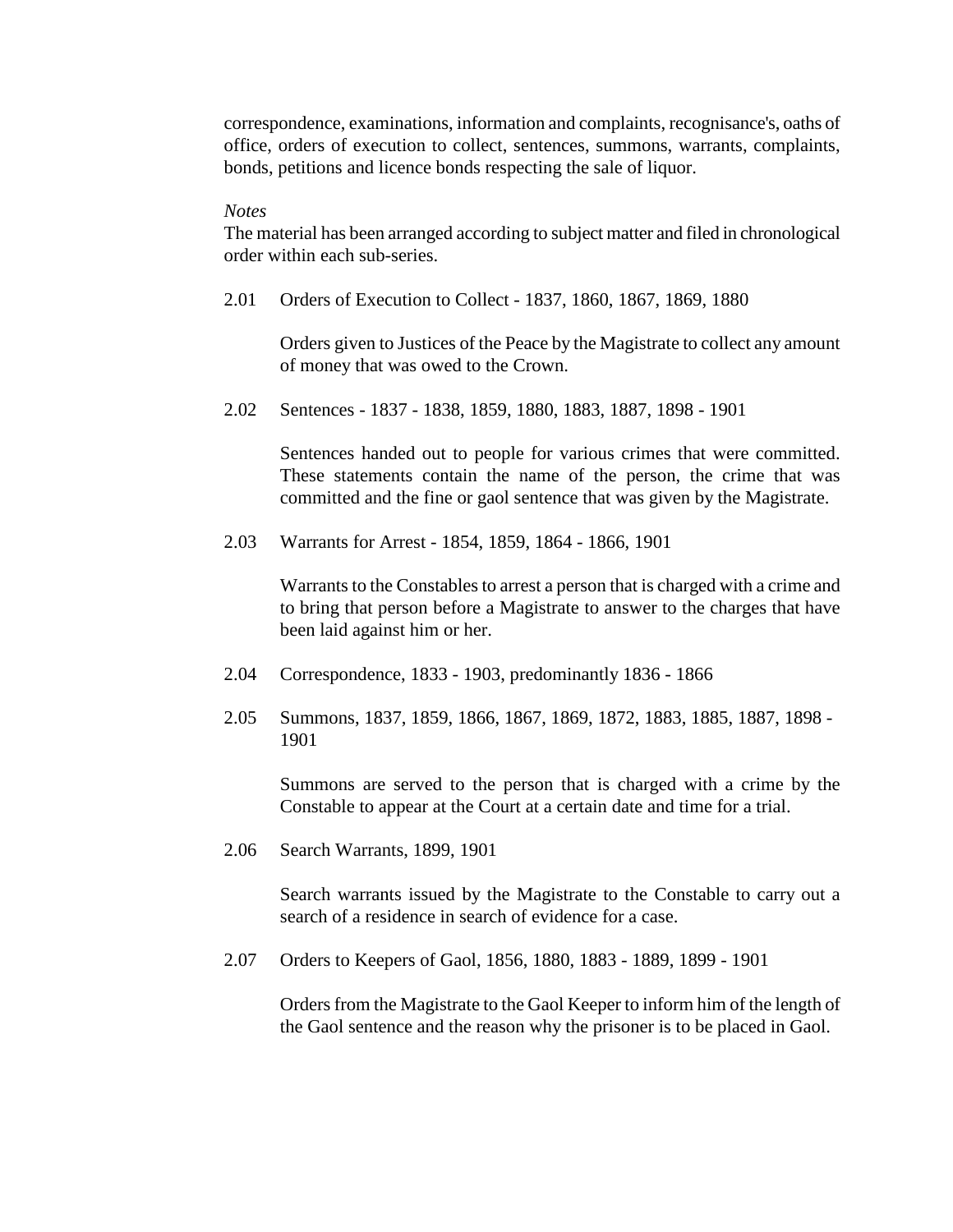2.08 Precepts, 1837 - 1839, 1842 - 1846, 1852, 1853, 1855, 1859 - 1869, 1873

Notices sent to the Sheriff's Office by the Magistrate to inform him that a session of Court is to be held at a certain date and time and that he was to gather all Coroners, Keepers of Gaol and Houses of Corrections, High Constables and Bailiffs on that day so they could appear and fulfil their duties.

2.09 Examinations, 1837 - 1840, 1842 - 1843, 1845, 1852 - 1854, 1858 - 1859, 1864 - 1865, 1867, 1873

Examinations of the plaintiff and any witnesses of the crime are conducted by the Constable or Magistrate.

2.10 Information and Complaints, 1836 - 1840, 1842 - 1843, 1845, 1851 - 1856, 1858 - 1859, 1873 - 1875, 1878, 1880, 1899

Completed by the Magistrate upon hearing a complaint from a person, this would be the first step in a Court case as information is gathered from the plaintiff.

| 2.10.001 | Information and Complaints, 1836 - 1840, 1842 - 1843, |
|----------|-------------------------------------------------------|
|          | 1845                                                  |
| 2.10.002 | Information and Complaints, 1851 - 1856, 1858 - 1859, |
|          | 1873 - 1875, 1878, 1880, 1899                         |

Location: Court Records Box 2.

2.11 Recognisance's, 1837 - 1840, 1842 - 1846, 1852 - 1855, 1858 - 1866, 1868 - 1869, 1876

Records the amount of money that a person owes to the Crown, it may also list some things that the person may have to do in order to pay for a crime that they had committed.

2.12 Oaths of Office, 1838, 1859, 1860

Oaths of Office for Justice of the Peace and Constables.

- 2.13 Sworn Statements
- 2.14 Court Cases, 1843, 1852, 1865, 1867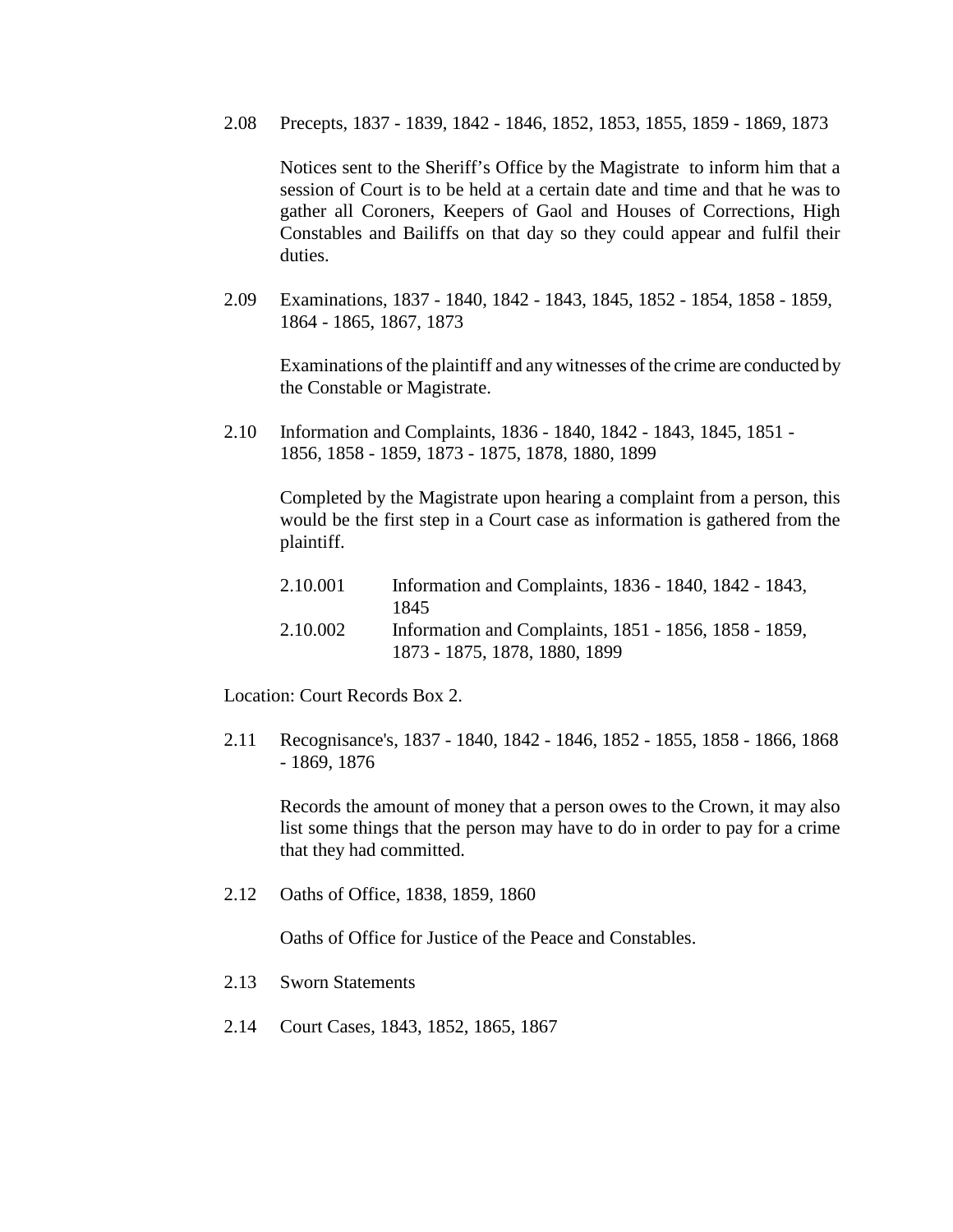#### 2.15 Prisoners in Gaol, 1852, 1884

A list of people placed in Gaol, the length of their sentences and the reason why they were placed in Gaol.

2.16 Petition, 1875

A petition to the Magistrates against a certain party intending to open a house for retailing liquor near the Commercial School House.

2.17 Liquor License Bonds, 1850 - 1851, 1853 - 1855, 1858 - 1860, 1862, 1864 - 1866, 1868 - 1869, 1871 - 1872

A statement that a person has applied for and obtained a license for the sale of ale, wines and spirituous liquors.

2.18 Liquor License Recognisance's, 1836 - 1838, 1840 - 1849, 1852 - 1853, 1855, 1859 - 1861, 1865, 1867

States that a person owes the Crown a certain amount of money for a liquor license and he is to observe, perform and keep all rules, orders and regulations pertaining to the license and that a sign shall be erected above the door and contain the wording "Retail Seller of Ale and Spirituous Liquors."

| 2.18.001 | Liquor License Recognisance's, 1836 - 1838, 1840 - 1841  |
|----------|----------------------------------------------------------|
| 2.18.002 | Liquor License Recognisance's, 1842 - 1849, 1852 - 1853, |
|          | 1855, 1859 - 1861, 1865, 1867                            |

2.19 Miscellaneous, 1836 - 1838, 1852 - 1853, 1857, 1862

A list of Magistrates, Constables, Gaol Keepers and Petty Jurors; accounts held at various businesses in Trinity and an indenture of service.

Location: Court Records Box 3.

#### **Series 3: Justice of the Peace documents. - 1837 - 1930. - 2 cm**

The series consists of commissions and appointments of Justices of the Peace at Trinity, 1849 - 1930; John B. Garland Bill of Sale of a piece of land to Benjamin Sweetland, JP, 1851; Correspondence with Justices Benjamin Sweetland, 1837 -1862 and Frederick Somerton, 1926 - 1930; and regulations relating to Customs, 1882.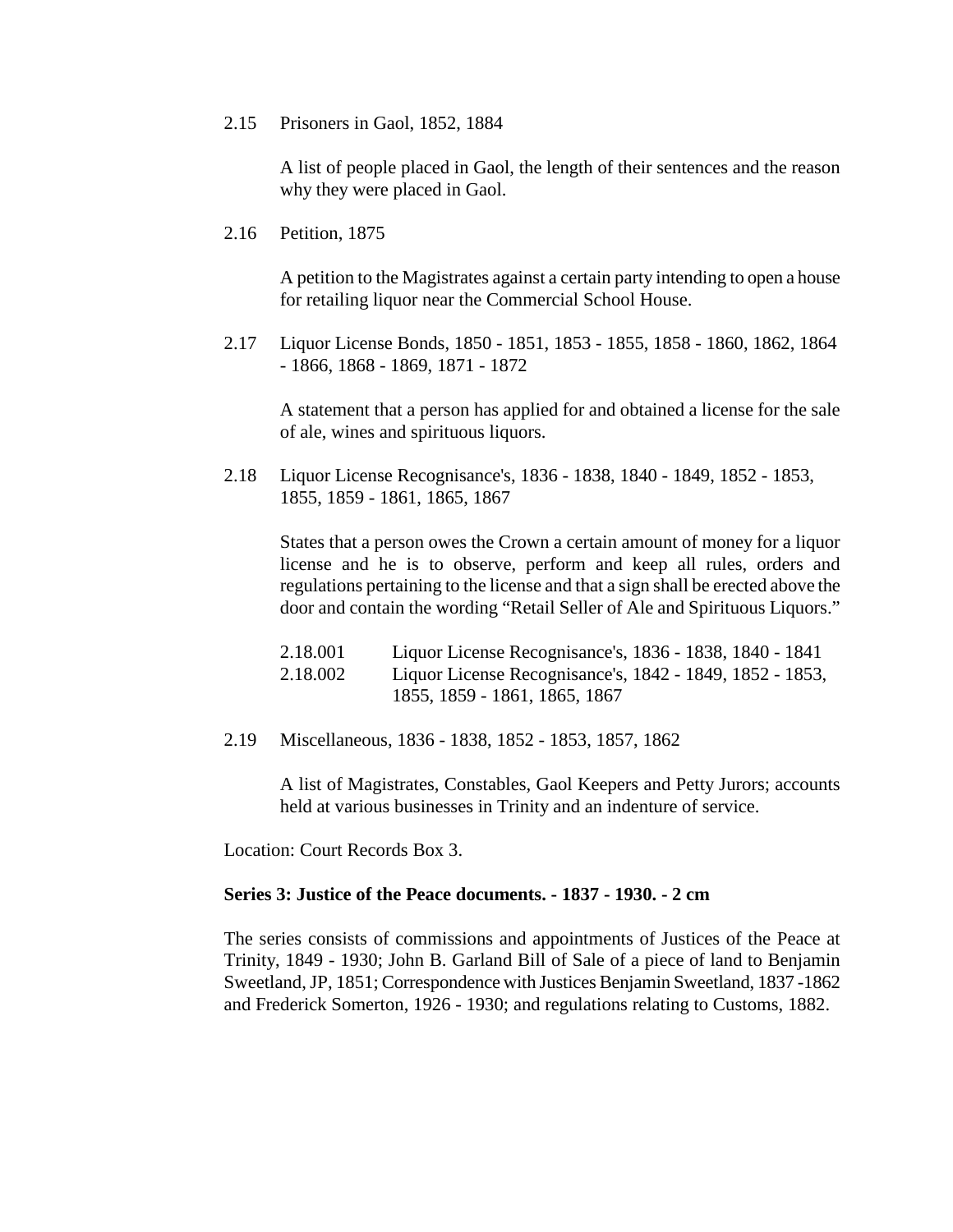3.01 Commissions and appointments of Justices of the Peace, 1849, 1862, 1916, 1918, 1920, 1926, 1930

Documents from the government appointing Commissioners and Justices of the Peace.

- 3.02 John Bingley Garland Bill of Sale of public land to Benjamin Sweetland, 1851.
- 3.03 Correspondence with Justice Benjamin Sweetland, 1837 1862.
- 3.04 Correspondence with Magistrate Cole.
- 3.05 Correspondence with Magistrate Frederick J. Somerton, 1924 1930.
- 3.06 Regulations relating to customs, 1882 and the appointment of William White as sub-collector of customs in Trinity, 1913.

Location: Court Records Box 4.

## **Series 4: Wills and land transfers. - 1755 - 1924. - 3.5cm**

Wills and land transfers of residents of the District of Trinity.

- 4.01 Last will and testament of Samuel Miller Sr., New Bonaventure, 1813/Last will and testament of Thomas Miller, New Bonaventure, 1872
- 4.02 Last will and testament of William Penny, English Harbour, 1853
- 4.03 Last will and testament of ------------
- 4.04 Last will and testament of Jesse Eveley, 1879
- 4.05 Last will and testament of Sir Henry Pynn, 1855 (copy)
- 4.06 Last will and testament of William Collis, 1874 (copy)
- 4.07 Last will and testament of Charles Granger, 1883
- 4.08 Last will and testament of John Bingley Garland, 1875 (copy)
- 4.09 Last will and testament of Catherine Ash, 1855 (copy)
- 4.10 Notices of death, 1910 1918
- 4.11 Last will and testament of William G. P. Lockyer, 1858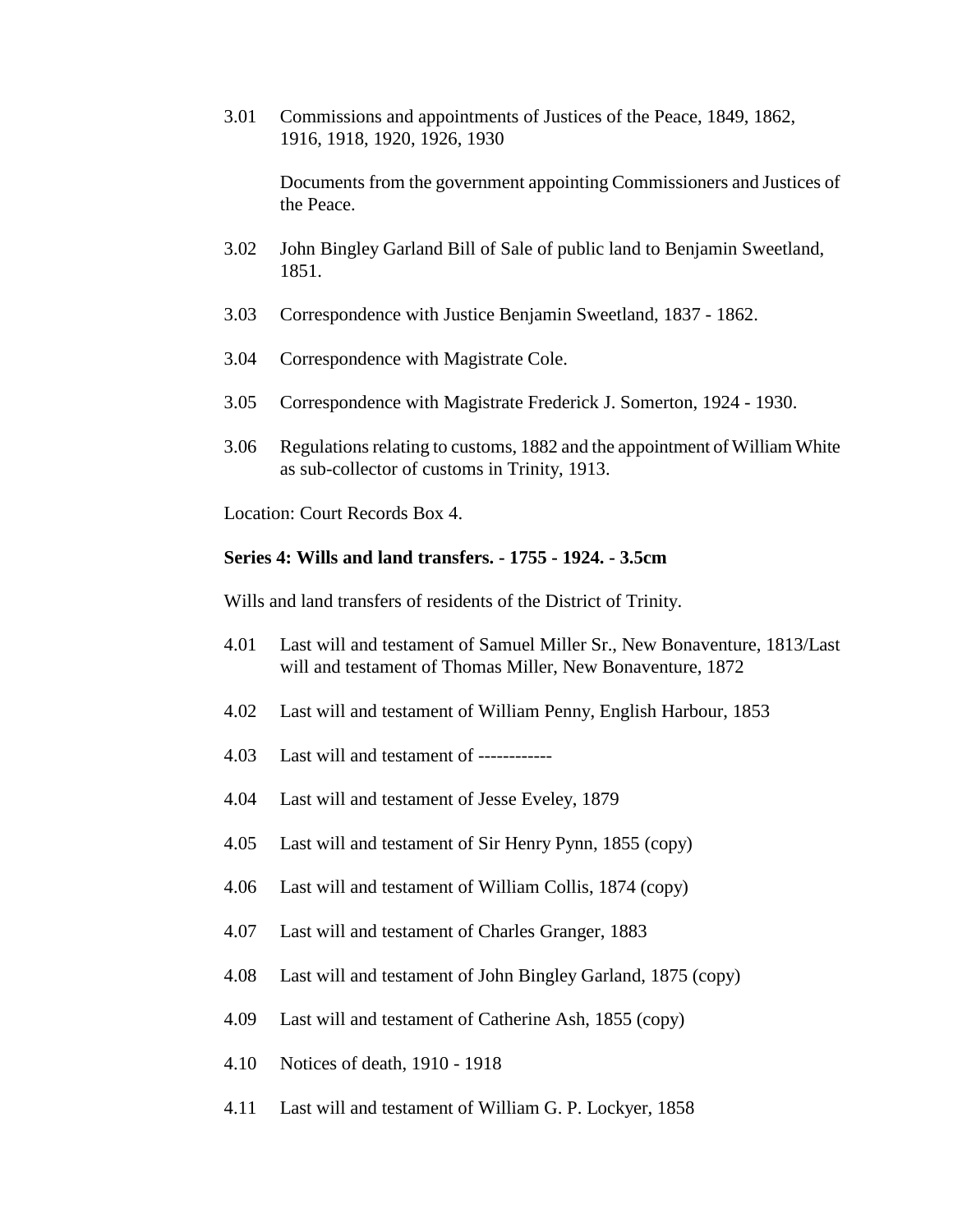- 4.12 Last will and testament of William Maverley, 1800 (copy)
- 4.13 Appointment of Joseph Taverner as Administrator of Andrew Taverner estate (copy)
- 4.14 Dispute between Robert Penny and Reuben Penny, 1909
- 4.15 Diagram of waterside plantation of Brown, Ayles and Gillett, 1827 (copy)
- 4.16 Grant of land by Fort Townsend, 1798 (copy)
- 4.17 Grant of land to John Drake, Catalina, 1854, 1860 and 1887
- 4.18 Bill of sale between David Rennie, Catalina and Dr. A. D. MacKay, 1902
- 4.19 Bill of sale between Patrick Murphy and Bishop Edward Feild, 1874 for the new cemetery (copy)
- 4.20 Bill of sale between Arthur Power and Amelia Power, 1883
- 4.21 Land transfer between George Randell, Port Rexton and Joseph Batson, 1918
- 4.22 Bill of sale between John Farnham, Trinity and Benjamin Hiscock, 1857
- 4.23 Bill of sale between George Skelton to James Tocher, 1833 and James Tocher to Charles Finch, 1833
- 4.24 Bill of sale between Susan Dedham and Charles Power, 1878
- 4.25 Bill of sale between Edward Hiscock, Gott=s Cove and William and Thomas Peddle, 1904
- 4.26 Bills of sale: Patrick Fowlow to Protestant Board of Commissioners, 1843 John Bowden to Patrick Murphy; Garland, Robinson and Brooking to William Green Sr.; John Bowden to William Kelson (copy)
- 4.27 Sale of property between Garland, Robinson and Brooking to William G. B. Lockyer, 1844
- 4.28 Memorandum of Agreement between Rev. Benjamin Smith and David Baily to complete a staircase, gallery and pews for Christ Church, near Ship Cove, 1874
- 4.29 Last will and testament of Thomas Stone, 1820 (copy)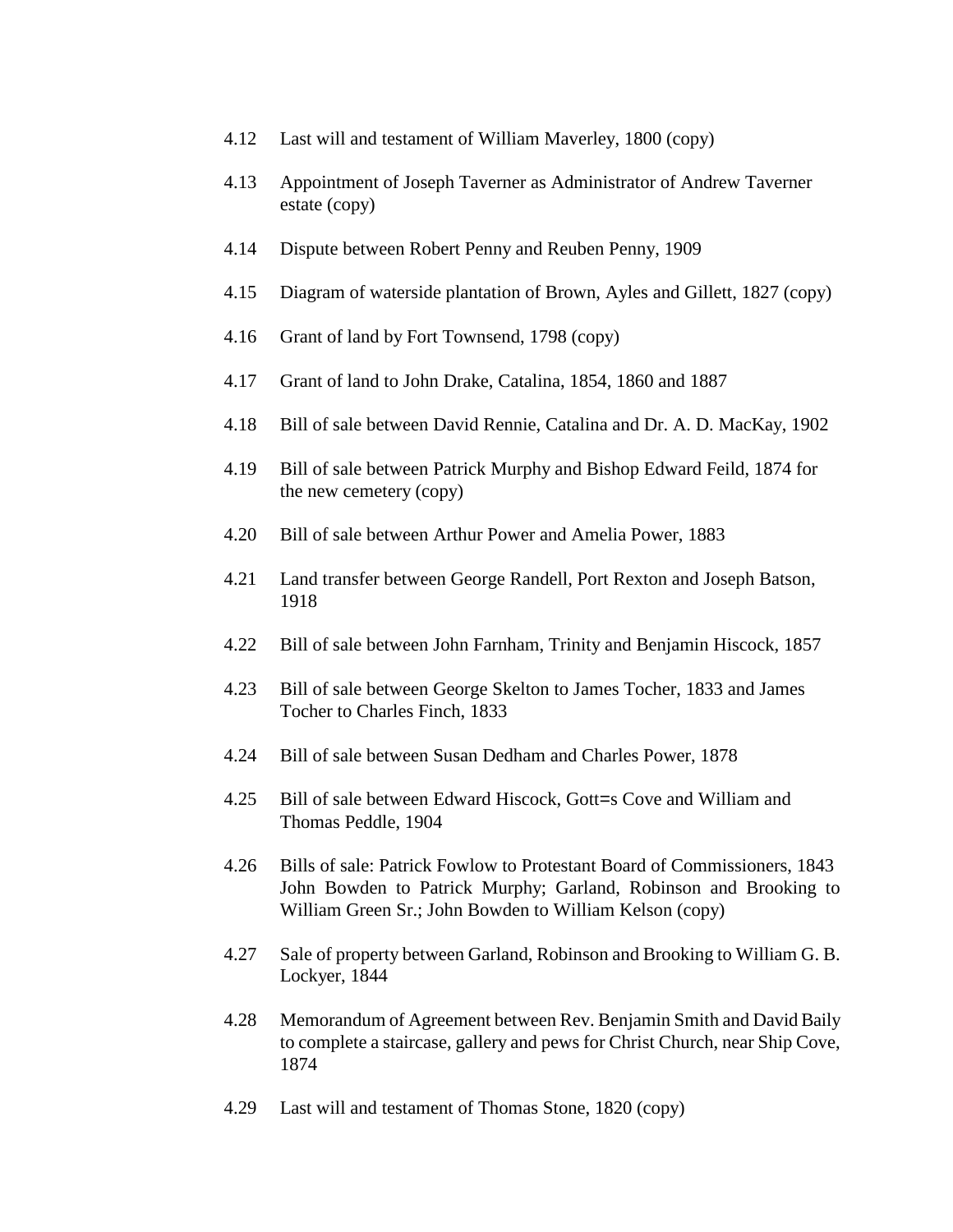- 4.30 Indenture between Rev. William Bullock and Thomas Green, 1841; lease between John Green and Frederick J. Morris, 1920 (copy)
- 4.31 Diagram of land belonging to the heirs of the late Richard Cook (copy)
- 4.32 Diagram of a fishing room conveyed from Charles Finch to Thomas Farnham (copy)
- 4.33 An inventory of the effects of the late Mary Waterman, 1755 (copy)
- 4.34 Land transfer from William Sevior to Richard Sevior, 1853 (copy)
- 4.35 Land transfer from Joseph and Amelia Purchase to Patrick Fowlow, 1840 (copy)
- 4.36 Sale of land from the estate of John Ayles, 1857 (copy)
- 4.37 Sale of land from the estate of Thomas Holdsworth Brooking (copy)
- 4.38 Land transfer from Mary Jane Ploughman to Peter Ploughman, 1889 (copy)
- 4.39 Last will and testament of William Randell, 1839 (copy)
- 4.40 Land transfer from Mary Bayley to John Ash, 1854 (copy)
- 4.41 Land transfer from Slade and Kelson to William Bestone, 1828 (copy)
- 4.42 Sale of land from James Facey to James Collis, 1869 (copy)
- 4.43 Last will and testament of John Randell, 1917 (copy)
- 4.44 Indenture between Aubrey Crocker, Trinity and Thomas Holdsworth and George Thomas Brooking, London in 1860.
- 4.45 Power of Attorney from T. H. Brooking, G. T. Brooking and F. C. Hepburn to U. G. P. Lockyer of Trinity
- 4.46 Last will and testament of William Collis, 1874 (copy)
- 4.47 Last will and testament of William Stoneman, 1856 (copy)
- 4.48 Last will and testament of Tryphena Rachel Stoneman, 1857 (copy)
- 4.49 Last will and testament of John Ivamy, 1878 (copy)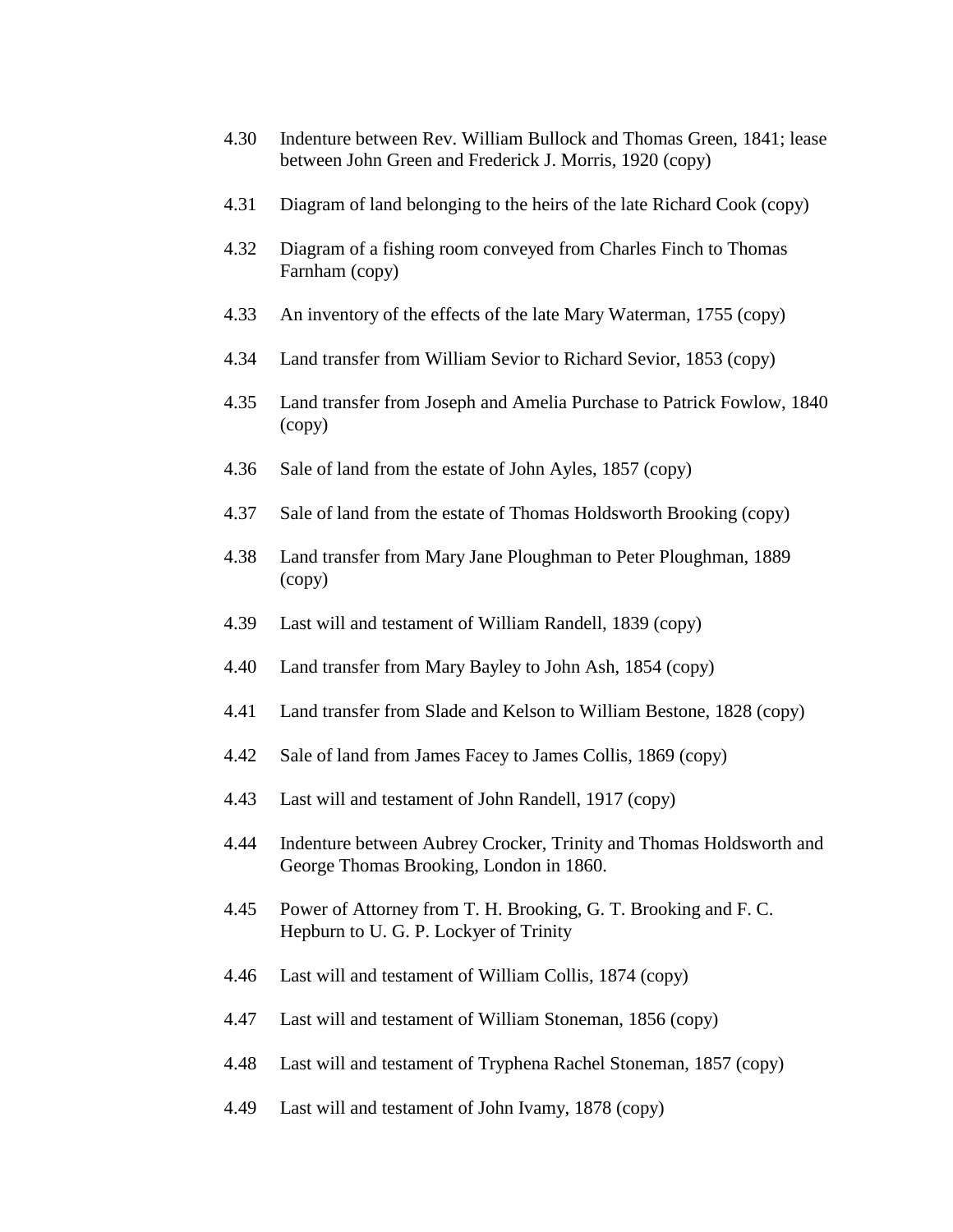- 4.50 Last will and testament of James Ivamy, 1884 (copy)
- 4.51 Last will and testament of Richard Ivany, 1883 (copy)
- 4.52 Last will and testament of William Ivamy, 1907 (copy)
- 4.53 Last will and testament of George Ivany, 1908 (copy)

Location: Court Records Box 4.

# **Series 5: Magistrates' Office Calendars. - 1907 - 1931. - 6 cm (3 volumes)**

The series contains three volumes for the Magistrate Office at Trinity, 1907 - 1931, The calendars list the cases to be tried or heard by the Magistrate giving the name, age, occupation and address of the defendant, the name of the plaintiff, cause of action, judgement and fines levied.

- 5.01 Magistrates' Office Calendar, July 1907 September 1915
- 5.02 Magistrates' Office Calendar, October 1915 September 1923
- 5.03 Magistrates' Office Calendar, October 1923 March 1931

Location: Court Records Box 5.

# **Series 6: Acts of Parliament and Orders in Council. - 1833 - 1904. - 6.5 cm**

The series contains original copies of the Acts of the British Parliament, 1810, 1833 - 1892, Colonial Acts and Newfoundland Acts, for the use of the Court of Quarter Sessions at Trinity. A number of the acts are annotated by the Magistrate. The series includes Orders in Council, 1899 and 1904, which contain the rules and regulations for carrying out specific Acts.

- 6.01 Acts of the British Parliament, 1810
- 6.02 Acts of the British Parliament, 1833 1836
- 6.03 Colonial Acts, 1844, 1846, 1849
- 6.04 Colonial Acts, 1857, 1858, 1862
- 6.05 Colonial Acts, 1846, 1877, 1884, 1892
- 6.06 Orders in Council, 1899 and 1904

Location: Court Records Box 6.

# **Series 7: Voters' Lists. - 1835 - 1962. - 3 cm**

Under the Elections Act, 1893 (based on earlier legislation) Justices were required, every four years, to make out lists of all the inhabited places within their district and to list all eligible voters residing in each location.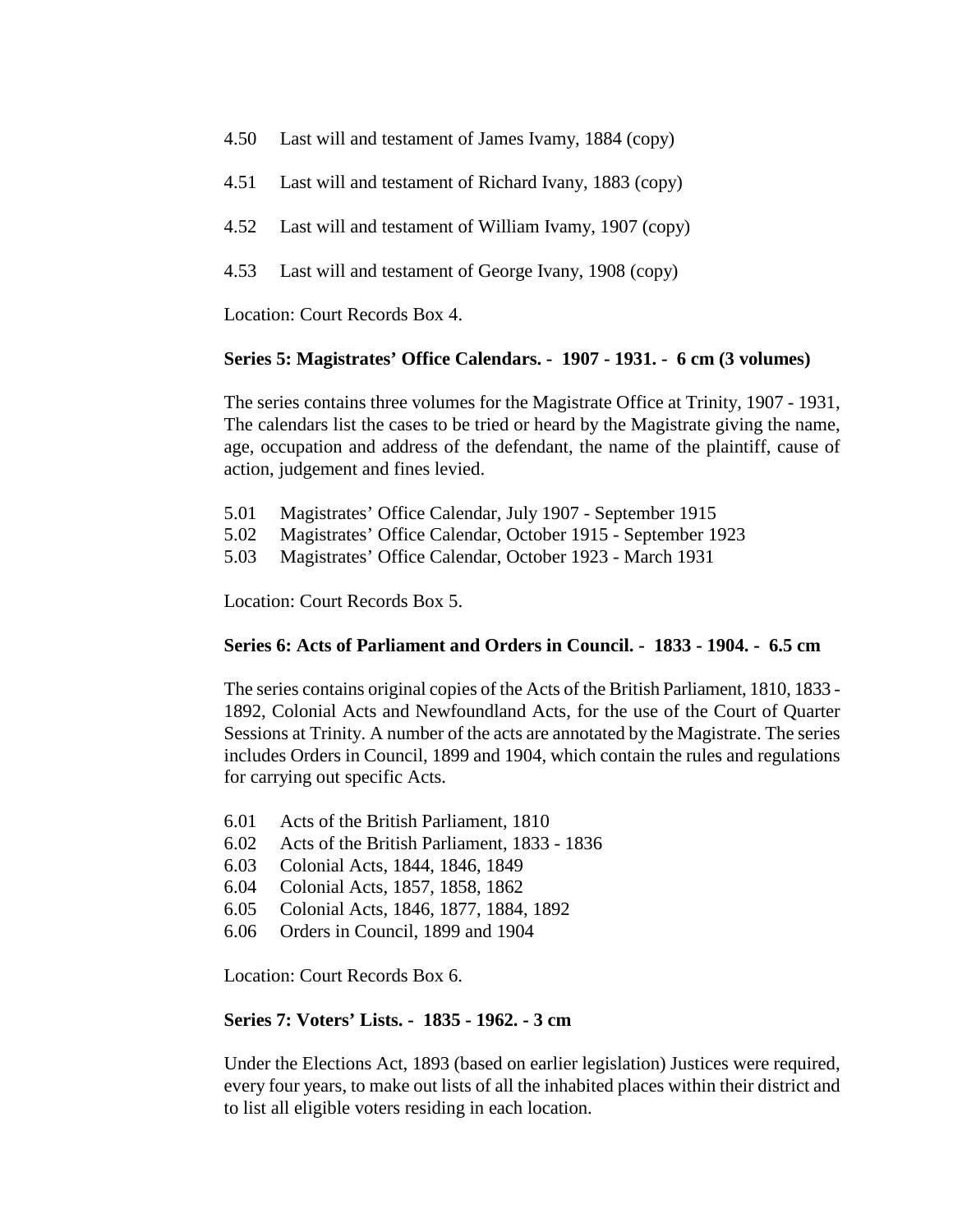The series consists of four sets of voters lists for the years 1835, 1836, 1865 and 1962. The early lists are for the District of Trinity. The lists provide details on the place of residence, street, lane or road name, as well as the occupation of the voter.

- 7.01 Notice to vote, 1858 and instructions to Deputy Returning Officers
- 7.02 Voters' List 1835

The file contains a list of voters' for the following communities:

Trinity, Thoroughfare, British Harbour, Bird Island, Catalina, Old Perlican, Grate's Cove, Heart's Delight, Hant's Harbour and Turk's Cove.

7.03 Voters' List, 1836

This file contains three voter's lists for 1836

- 1) Includes the communities of English Harbour, Salmon Cove, Ship Cove, Trinity, Green Island Cove, Scilly Cove, Jigging Hole, Cuckold's Cove, Trouty, Spaniard's Cove, New and Old Bonaventure, Rider's Harbour, British Harbour, Kerley's Harbour, Heart's Ease, Fox Harbour and Ireland's Eye.
- 2) Catalina, Bird Island and Ragged Harbour
- 3) Voter's list of Old Perlican including the communities of Old Perlican, Grate's Cove, Lance Cove, Daniel's Cove, Redhead Cove, Heart's Content, New Perlican, Tickle Harbour, Great Chance Cove and Little Chance Cove.
- 7.04 Voters' List, 1865

This series consists of eight voter's lists:

- 1) For the communities of Trinity, Goose Cove, Ship Cove, Robin Hood, Cuckold's Cove, Trouty and Green Island Cove.
- 2) The communities of New Harbour, Dildo, Norman's Cove, Island Cove, South Dildo, Old Shop, Green's Harbour, Chapel Arm.
- 3) Communities of Turk's Cove, Hant's Harbour, Seal Cove, Brook Cove, Silly Cove, Caplin Cove and Little Island.
- 4) British Harbour, Ireland's Eye, Deer Harbour and Smith Sound.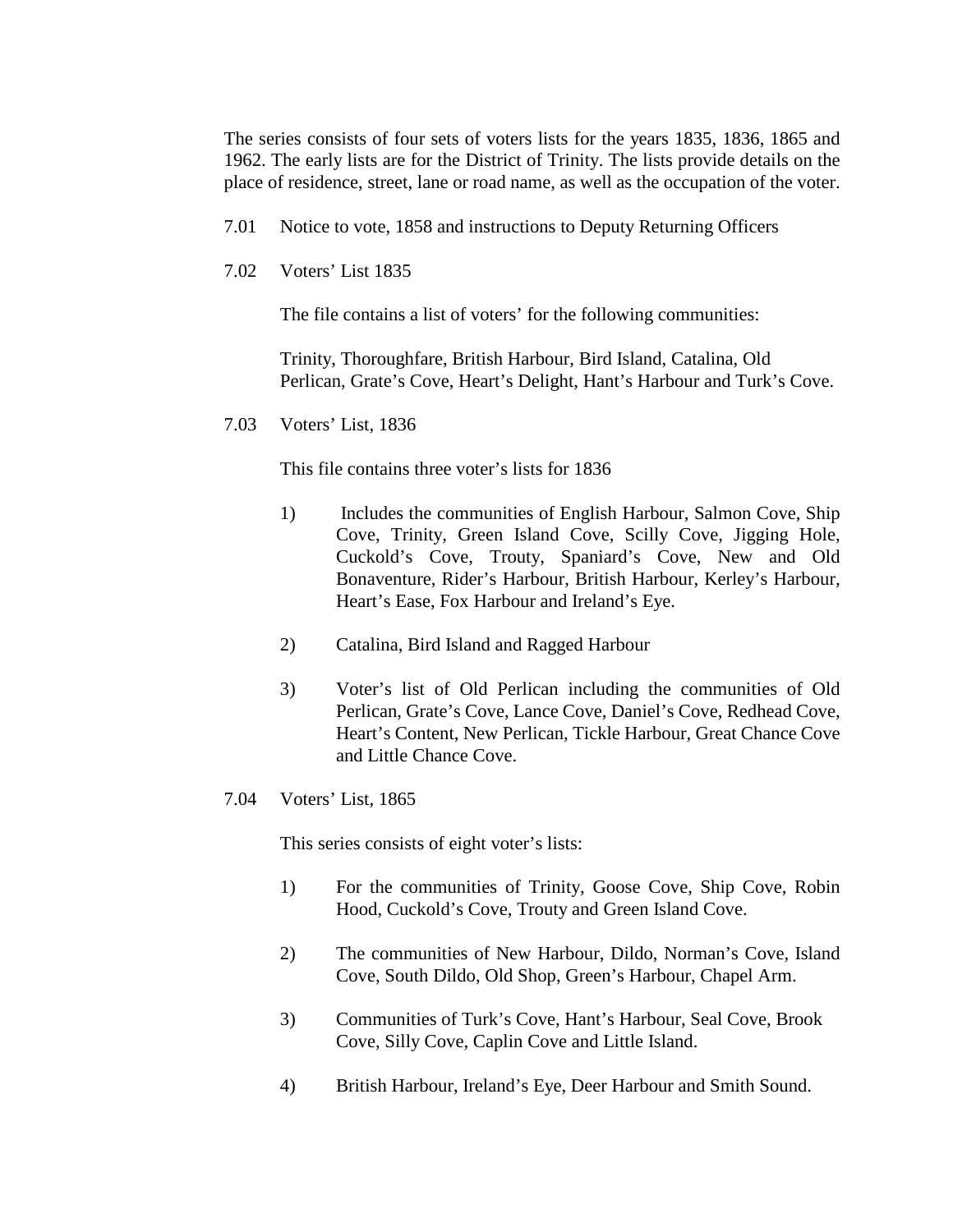- 5) Old Bonaventure, New Bonaventure, George's Cove, White Point and Kerley's Harbour.
- 6) Salmon Cove and English Harbour.
- 7) Grate's Cove, Daniel's Cove and Red Head Cove.
- 8) North Side of Trinity, Robin Hood, Ship Cove and Salmon Cove.
- 7.05 Statement of Polls after the Ballot Count, 1946
- 7.06 Voter's List, 1962

For the electoral district of Trinity North. Includes the communities of Horse Chops, English Harbour, Champney's East and West, Port Rexton, Trinity, Goose Cove, Lockston, Dunfield and Trouty.

Location: Court Records Box 6

### **Series 8: Commissioner of Roads. - 1833 - 1944. - 2 cm**

The Commissioner of Roads was appointed by the Government to see that the roads in the community were kept in a good state of repair. The Commissioner would see that each man helped with the upkeep of the road by providing labour.

8.01 Cover to "The Main Settlement in Trinity Harbour for establishing the direction of the public roads etc." surveyed by Rev. William Bullock, 1833.

In 1833, Rev. Bullock made a road map of Trinity naming roads and places of residence. See copy of the map on display at the Trinity Museum and the third floor hallway of the Lester - Garland House.

8.02 Commissioner of Roads Record Book, 1835 - 1843

A copy of the original which was deposited at the Provincial Archives of Newfoundland and Labrador. The book contains a public notice to attend a meeting, a list of surveyors for the communities in the Trinity area, some correspondence, decisions made concerning the roads in Trinity and resolutions passed by the road board.

8.03 Provisions to the King's Cove Road Board, 1871

A list of men and the amount of flour that was ordered for each of them for the work they had provided to the road board.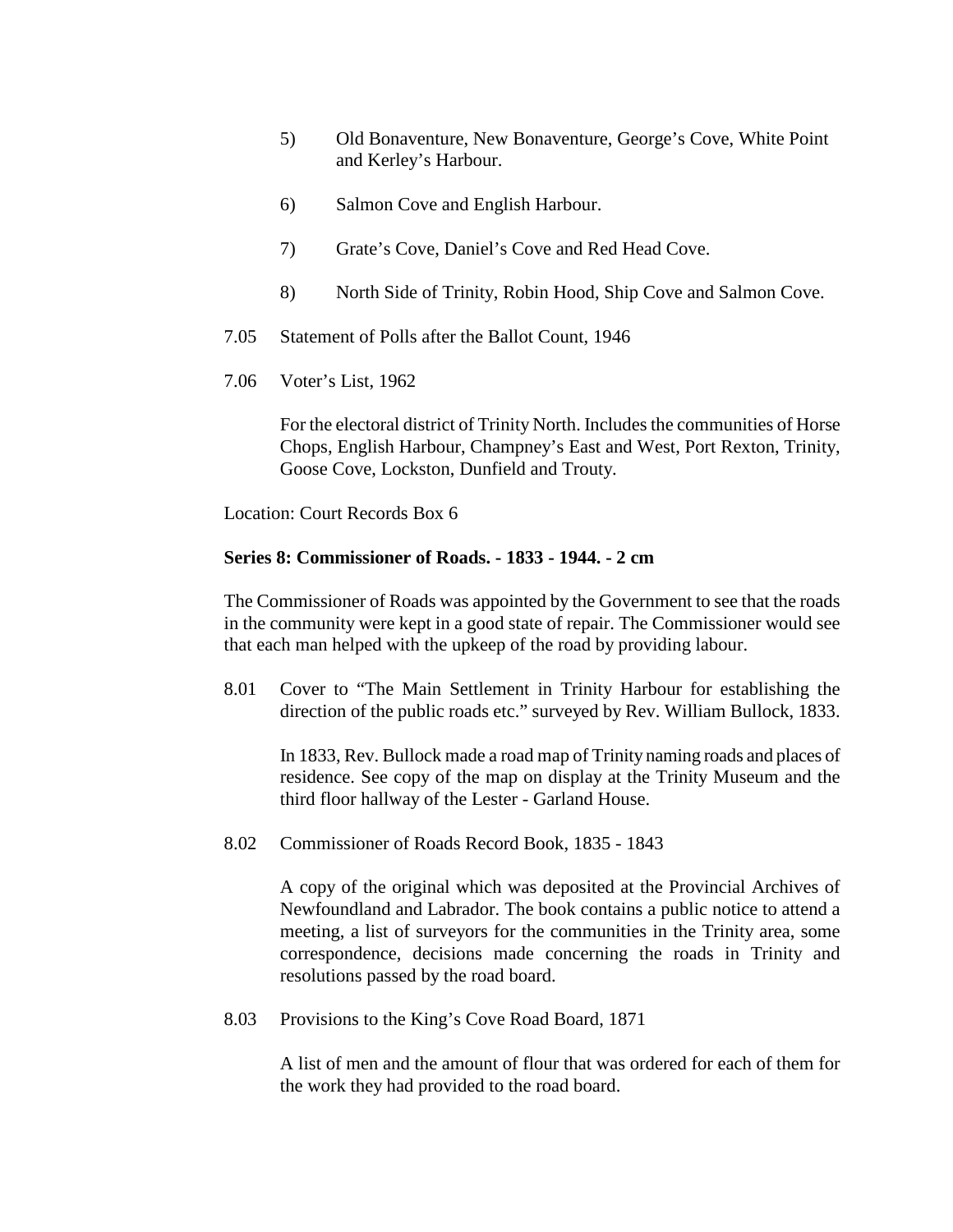8.04 Appointment to the Local Road Committee, 1944

A letter from the Department of Public Works to Andrew Green informing him of his appointment to the local roads committee and an information bulletin on the work that this appointment entails.

Location: Court Records Box 7.

# **Series 9: Poor Relief. - 1833 - 1930 (inclusive), 1913 - 1930 (predominant) - 4.5 cm**

This series contains an account and receipt of potatoes that were dispersed to the poor and other necessary persons for planting, 1833, list of those who are considered permanent poor by Dr. Shea, 1870 - 1871, list os people on poor relief during winter of 1898, people receiving poor relief between 1913 - 1930.

- 9.01 An account and receipt of potatoes dispersed to the poor, 1833
- 9.02 List permanent poor, 1870 1871
- 9.03 Listing of people who on poor relief, winter 1898.
- 9.04 Listing of people who are on poor relief, June 6, 1913 December 31, 1919
- 9.05 Listing of people who are on poor relief, January 1, 1920 March 31, 1930

Location: Court Records Box 7.

# **Series 10: Census Records. - 1753 - 1921. - 6.5 cm**

This series consists of census records for 1753, 1756, 1757, 1800, 1911, 1917 and 1921 and records various information such as names, ages, number of fishing rooms, names of proprietors, number of members in the family, servants, wages, number of boats, nationality, religion, occupation and types of animals that are kept as livestock.

10.01 Census of Trinity, 1753 (copy)

This census only lists the males of the community, servants, number of children per household, number of boats and stages, English and Irish servants and the number of servants that stayed during the winter.

10.02 Census of Trinity, 1756 (copy)

Lists the total number of English and Irish men, women and children.

10.03 Census of Trinity, 1757 (copy)

Lists the total number of English and Irish men, women and children.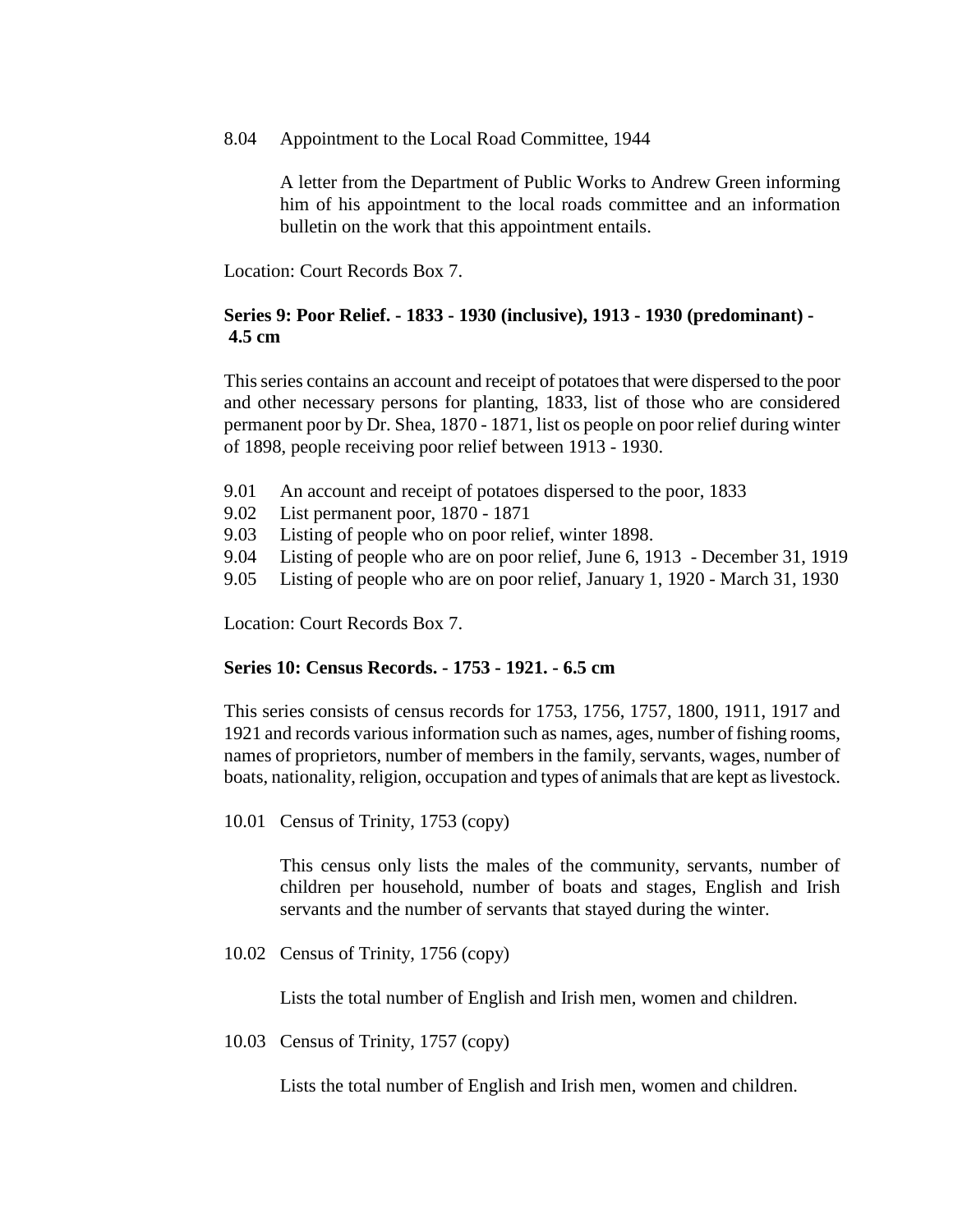#### 10.04 Census of Trinity Bay, 1800 - 1801 (copy)

The census covers the communities of Trinity, New Harbour, Green's Harbour, English Harbour, Old Perlican, Rider's Harbour, Ireland's Eye, Heart's Content, Silly Cove, Turk's Cove, Hants Harbour, Heart's Delight, New Perlican, Grate's Cove, Salmon Cove, Bonaventure, Ship Cove and Catalina.

10.05 Census of Lancaster to Ireland's Eye, 1917

This census lists only males that are 21 years and older and records if the man is in the RNR which may stand for the Royal Newfoundland Regiment or the Royal Navy Reserve.

The census covers the communities of Villa Verte, Lancaster, Spiller's Cove, Elliston North, Elliston South, Sandy Cove, The Neck, Maberly, Little Catalina, East Point, North East Arm, Catalina, South East Cove, Melrose, English Harbour, Champney's East, Champney's North, Champney's West, Port Rexton, Trinity East, Lockston, Goose Cove, Trinity, Dunfield, Trouty, Spaniard's Cove, Old Bonaventure, Cat Cove, New Bonaventure, George's Cove, White Point, Kearley's Harbour, British Harbour, Delby's Cove, Pope's Harbour, Little Harbour, Ireland's Eye, Black Duck Cove, Tray Town and Old Tilt.

10.06 Census of Newfoundland, Book 7, Animals, Animal Products, Mines, Minerals and Forest Products, 1911

This book records the name of the individual and the number of cows, chickens, horses, sheep that are kept as well as the amount of milk, butter, wool, eggs that are produced, the number of saw mills and the logs that are cut.

10.07 Census of Newfoundland, Book 1, Names, Ages, Nationality, Religion and Occupation, 1921

The communities of British Harbour, Little Harbour, Pope's Harbour, Delby's Cove, Ragged Island, Kerley's Harbour, White Point, George's Cove, New Bonaventure, Cat Cove and Old Bonaventure.

10.08 Census of Newfoundland, Book 1, Names, Ages, Nationality, Religion and Occupation, 1921

The communities of Spaniard's Cove, Trouty, Dunfield and Goose Cove.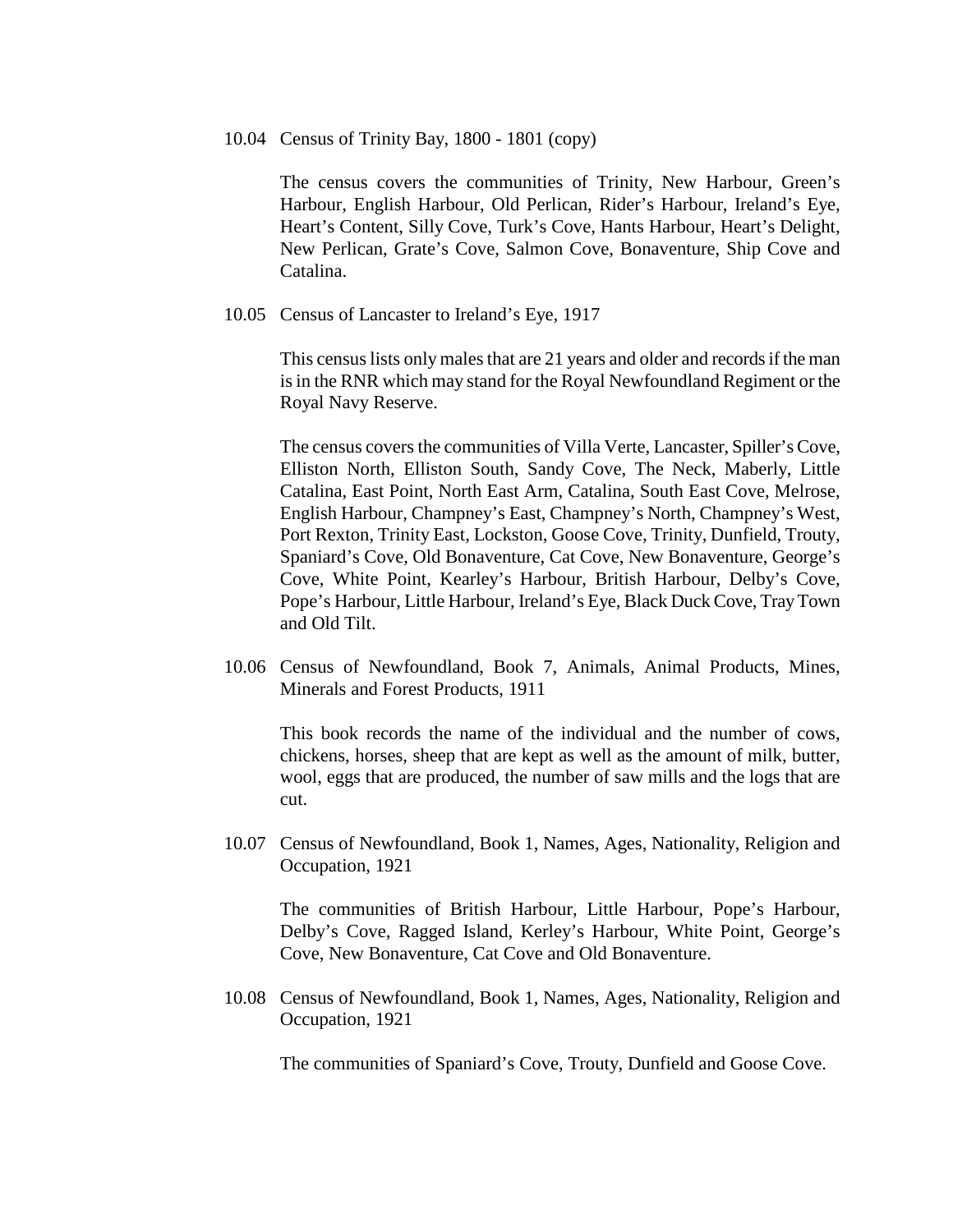10.09 Census of Newfoundland, Book 1, Names, Ages, Nationality, Religion and Occupation, 1921

The communities of Goose Cove and Trinity.

10.10 Census of Newfoundland, Book 1, Names, Ages, Nationality, Religion and Occupation, 1921

Lockston

10.11 Census of Newfoundland, Book 1, Names, Ages, Nationality, Religion and Occupation, 1921

Trinity East

10.12 Census of Newfoundland, 1921 (transcribed copy)

Champney's Arm and Champney's East

10.13 Census of Newfoundland, 1921 (transcribed copy)

English Harbour

10.14 Census of Newfoundland, Book 1, Names, Ages, Nationality, Religion and Occupation, 1921

Summerville, Bonavista Bay

10.15 Census of Newfoundland, Book 1, Names, Ages, Nationality, Religion and Occupation, 1921

Long Beach, Princeton, Southern Bay, Charleston and Winter Brook.

10.16 Census of Newfoundland, 1901. Table V - Servants and persons temporarily absent from Long Pouint, Ship Cove, to English Harbour.

Location: Court Records Box 8.

#### **Series 11: Land grants. - 1834 - 1932, 2002, 2004. - 2.5 cm**

This series consists of various pieces of land/land grants that were purchased by individuals from the Government of Newfoundland. 11.11 contains a listing of registered land in the local area. It also contains land surveys

11.01 List of grantor's and the location of land, 1834 - 1835